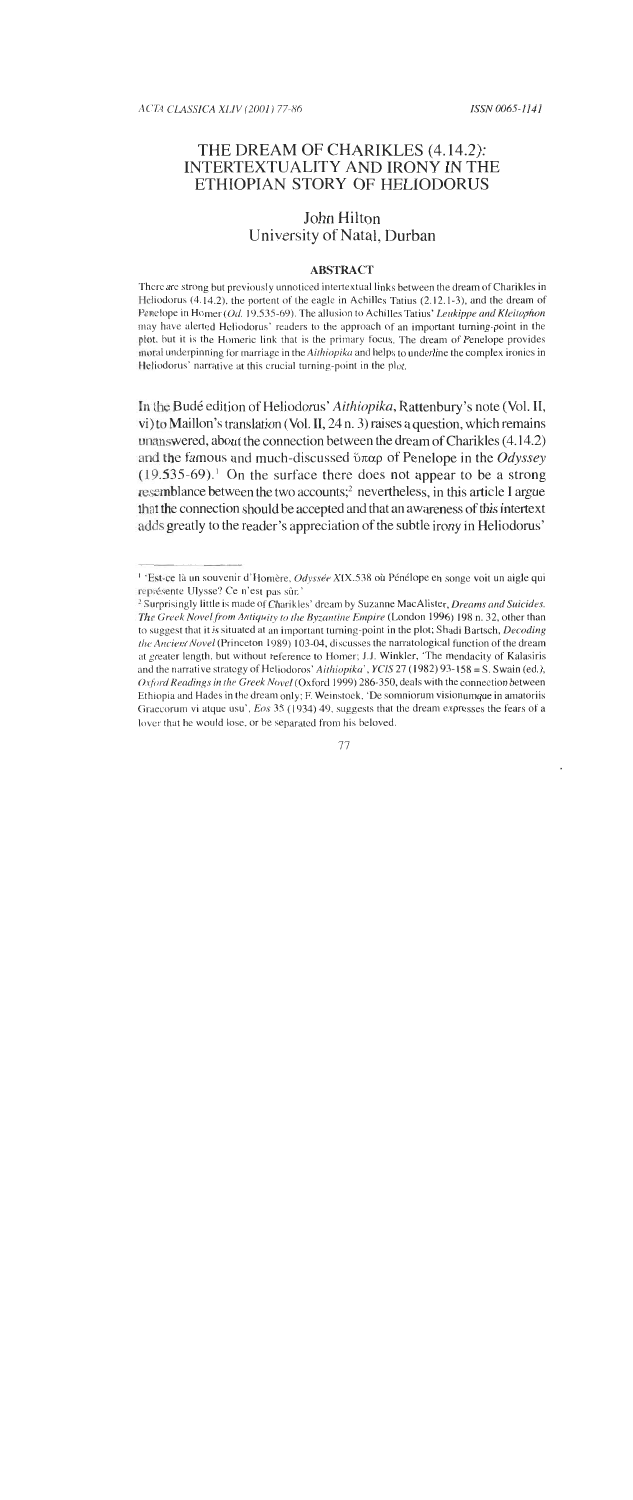narrative at this point.

Charikles' dream may be briefly summarised as follows: Charikles, the high priest of Apollo at Delphi, intends to marry his adopted daughter Charikleia to his nephew, Alkamenes. However, she unexpectedly falls ill. Her sickness is at first interpreted as the result of the evil eye by a visiting Egyptian priest, Kalasiris, but later as love-sickness (not, as it turns out, for Alkamenes) by the more scientific doctor, Akesinos. Kalasiris then discovers that Charikleia is in fact an Ethiopian princess whom he had earlier promised to reunite with her mother in that distant land. At this point, Charikles informs him that he has had a dream in which an eagle, released from the hand of Apollo, had swooped down, snatched his daughter from his arms, and disappeared into a remote part of the earth full of dark and shadowy phantoms:

Τί δέ ού μέλλω, της φιλτάτης μοι τον βίον τάχα πρότερον μεταστησομένης ή πρὸς γάμον, ως φής, συναφθησομένης, εί τι δεί προσέχειν ονείρασι τοίς τε άλλοις και οις της παρηκούσης έξεδειματώθην νυκτός, καθ' ην άετον ώμην έκ χειρος άφεθέντα του Πυθίου καὶ ἀθρόον καταπτάντα τό τε θυγάτριον ἐκ κόλπων, οἴμοι, τῶν ἐμῶν ἀναρπάσαντα γῆς ἐπ' έσχατόν τι πέρας οἴχεσθαι φέροντα, ζοφώδεσί τισιν είδώλοις και σκιώδεσι πλήθον, και τέλος ούδε γνώναι ὄ τι ποτέ καί δράσειε, του μεσεύοντος άπείρου διαστήματος συνεκδραμεΐν τη πτήσει την θέαν ένεδρεύσαντος;  $(Hld.4.14.2)$ 

Charikles interprets the dream to signify that his daughter was on the point of death. In order to allay his fears, Kalasiris suggests instead that the dream portended the marriage of his daughter.

In the *Odyssey,* on the other hand, Penelope confides in the disguised Odysseus that she was uncertain whether or not she should remarry and that she had had a dream, which she asks him to interpret, in which an eagle killed her twenty geese.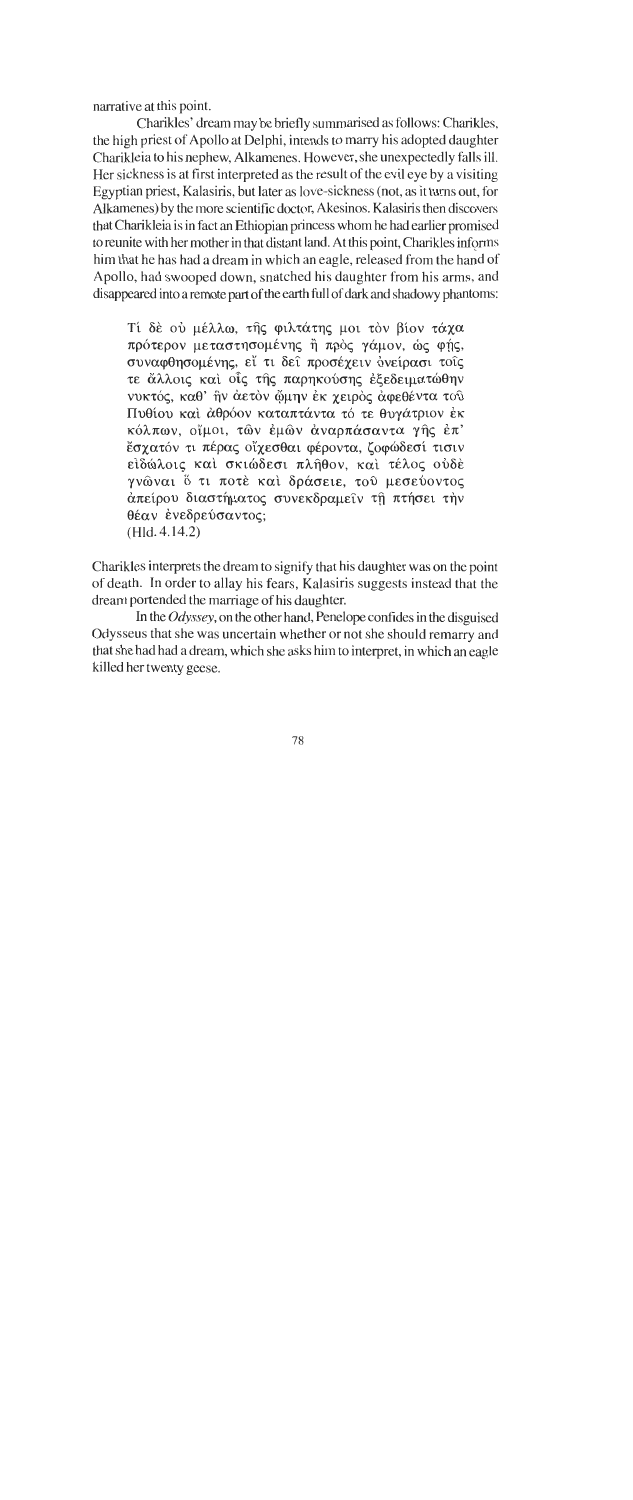γηνές μοι κατά οίκον εείκοσι πυρόν έδουσιν έξ ύδατος, καί τέ σφιν ιαίνομαι εισορόωσα· έλθών δ' έξ όρεος μέγας αιετός άγκυλοχήλης πάσι κατ' αύγένας ήξε και έκτανεν οί δ' έκέγυντο άθρόοι έν μεγάροισ', ο δ' ές αίθέρα δίαν άέρθη.  $(Od. 19.536-40)$ 

In her account, the eagle returned and spoke to her to allay her fears, explaining that the dream ( $\ddot{\text{o}}$ v $\alpha$  $\rho$ ) was in fact a vision ( $\ddot{\text{o}}$  $\pi \alpha \rho$ ) and that he represented her husband, Odysseus, and the geese stood for the suitors. She then awoke to find her geese unharmed. The disguised Odysseus expresses surprise that she had found the dream difficult to construe, since her husband Odysseus had interpreted it for her in the dream. Penelope remains sceptical, however, and explains to him that not all dreams can be relied on; true dreams emanale from a gate of horn and false ones from a gate of ivory.<sup>3</sup> She informs him that she will soon be separated from her husband, as she intends to hold the tournament of axes on the next day, after which the first successful suitor would marry her.<sup>4</sup>

Superficially, therefore, the dreams are quite dissimilar. The strongest **point** of resemblance - the eagle - featured frequently in dreams and portents

<sup>&</sup>lt;sup>\*</sup> For the allusion to the gates of horn and ivory, see P.C. Miller, *Dreams in Late Antiquity* (Princeton (994) 15-17; R.G.A. van Lieshout, *Greeks on Dreams* (Utrecht 1980) 38-39; A. Aniory, 'Thc gates of horn and ivory', *YClS* 20 (1966) 3-57; E.L. Highbarger, *The Gates* of *Dreams* (Baltimore 1940). The most important texts on the theme are: cf. Plato, *Charm.* 173a; Soph. *El.* 645; *AP* 7.42; Verg. *Aen.* 6.893-98 (most famously); Hor. *Curtn.* 3.27.41; Prop. 5.7.87; Luc. *Soma.* 6; *VH* 2.32; Macrob. *Sotnn.* 1.1.20; Tert. *De Animu* 46; Philostr. *Itnug.*  3.3.3.1-3: Bab. *Fab.* 30.8; Julian, *Ep.* 17; Nonn. *I)ion.* 34.90; 44.53.

<sup>&#</sup>x27;The literature on Penelope's dream is very extensive. The most recent discussion is **by** Louise Pratl, 'Odyssey 19.535-50: on the interpretation of drearns and signs in Homer', CP 89.2 (1994) 147-52, who views the dremi as a bird-sign indicating that Penelope's 20 years of waiting for the return of Odysseus are over: the gecsc are symbolic of marital fidelity. For the Freudian interpretation that Penelope has a secret regard for the suitors, see A.V. Rankin, 'Pcnelope's dreams in Books 19 and 20of the *Odyssq', Helikon* 2 (1962) 617-24; M.A. Katz, Penelope's Renown: Meaning and Indeterminacy in the Odyssey (Princeton 1991) 146; G. Devereux, 'Penelope's character', *Psychoanalytic Quarterly* 26 (1957) 381-82; and E.R. Dodds, *The Greeks and the Irrational* (Berkeley/Los Angeles 1951) 123 n. 21. This view is contested by A.H.M. Kessels, *Studies on the Dream in Greek Literature* (Utrecht 1978) 91-110, who argues that the dream should be considered a literary creation and an integral part of the narrative of the last books of the poem - the dream is an omen that strengthens Odysseus' resolve to reclaim his home; cf. also in this vein, W.S. Messer, *The Dreum in HomerandGreek*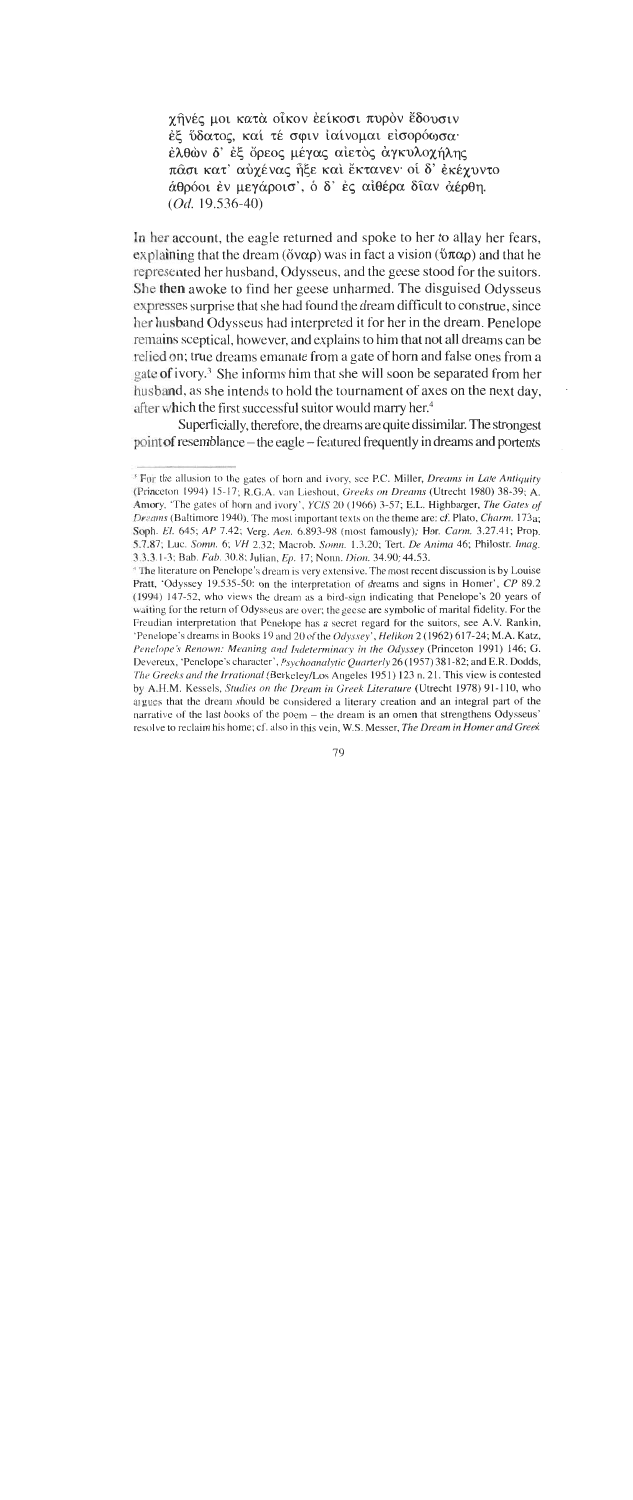in antiquity.<sup>5</sup> In the collection of dreams compiled by Artemidorus, for example, an eagle is said to indicate a powerful threat ( $\alpha \in \hat{\alpha}$   $\alpha \in \hat{\alpha}$ )  $\dot{\alpha}$ νδρὸς δυνατοῦ ἀπειλὴν προσημαίνει, 2.20). Again in Achilles Tatius (2.12.1 -3), the marriage of Kleitophon to his half-sister, Kalligone, is put off because of a portent in which an eagle snatches sacrificial meat from an altar.<sup>6</sup> This omen foreshadows an actual event – the bride-theft of Kalligone by Kallisthenes, a young man from Byzantium who mistakes her for Leukippe. All this is very similar to what transpires in Heliodorus.<sup>7</sup> The vocabulary used by both authors is close, although to some extent unavoidable:  $\alpha \epsilon \tau \alpha \zeta$  $\alpha$ νωθεν καταπτάς άρπάζει τὸ ιερείον (Achilles Tatius 2.12.2); αετὸν ώμην έκ χειρός άφεθέντα του Πυθίου και άθρόον καταπτάντα τό τε θυγάτριον έκ κόλπων, οἴμοι, των έμων άναρπάσαντα γής

*Tragedy* (New York 1918) 32. J.J. Winkler, *Constraints of Desire. The Anthropology of Sex and Gender in Arzcient Greece* (New York/London 1990) 153, regards the dream as a fiction by which Penelope communicates with the beggar; see also P.W. Harsh, 'Penelope and Odysscus in Odyssey XIX', *AJPh* 71 (1950) 1-21, who considers the dream to be 'an exciting duel of indirectness (between Penelope and the beggar), subtle and brilliant in its execution. In my vicw, Penelope's sorrow at the death of the geese arises from her despair at the futility of her sacrifice of so many years of her life; her chances of being reunited with her husband appear to be unlikely. For the harshness of a widow's lot in ancient Greece, cf. W.K. Lacey, *The Family in Classical Greece* (London 1968) 81 n. 200, 108-09.

<sup>&</sup>lt;sup>5</sup> In the present passage, the image of the eagle is chosen, according to D. Koraes, 'H $\lambda$ to $\delta\omega$ pou A<sup>†</sup>θιοπικών βιβλία δέκα (Paris 1804-1806) *ad loc.*, to suggest that the kidnapping of Charikleia is imminent because the Greek word for eagle,  $\alpha \neq \alpha \in \mathcal{C}$ , meant 'first year' ( $\alpha = 1 + \hat{\epsilon} \tau \circ \zeta$ ). Cf. Artemidorus 2.20, Σημαίνει ό αέτός και τον ενεστώτα ενιαυτόν έστι γαρ το όνομα αύτου γραφέν ούδεν άλλο, η πρώτον έτος. Given Heliodorus' propensity for numerology, this is not entirely fantastic.

 $\degree$  For the literary function of the dream, see Bartsch (note 2) 86-87, who does not notice the link with Hcliodorus.

<sup>&#</sup>x27; On the rclationship between Hcliodorus and Achilles Tatius, see D.B. Durham, 'Parody in Achilles Tatius', CP 33.1 (1938) 1-19, who assumes that Achilles was parodying Heliodorus (rather than the other way around); P. Neimke, *Quaestiones Heliodoreae* (Diss. Halle 1889) a study of the striking similarities between Heliodorus' romance and that of Achilles Tatius. I assume here that Heliodorus wrote in thc 4th century and Achilles Tatius in the 3rd. For thc fourth-century date of the *Aithiopika*, see most recently J.R. Morgan, 'Heliodorus' in G.L. Schmeling (cd.), *The Novel in the Ancient World* (Leiden 1996) 417-56, esp. 417-21. In my view, therefore, Heliodorus was clearly aware of Achilles' novel and even followed the sequence and themes of his romantic plot, but needed to distance himself from his predecessor's eroticism and parody of the romance genre, in view of the greater moral earnestness of his own work. **J** intcnd to discuss the rclationship between Heliodorus and Achilles Tatius more fully in a subsequent publication.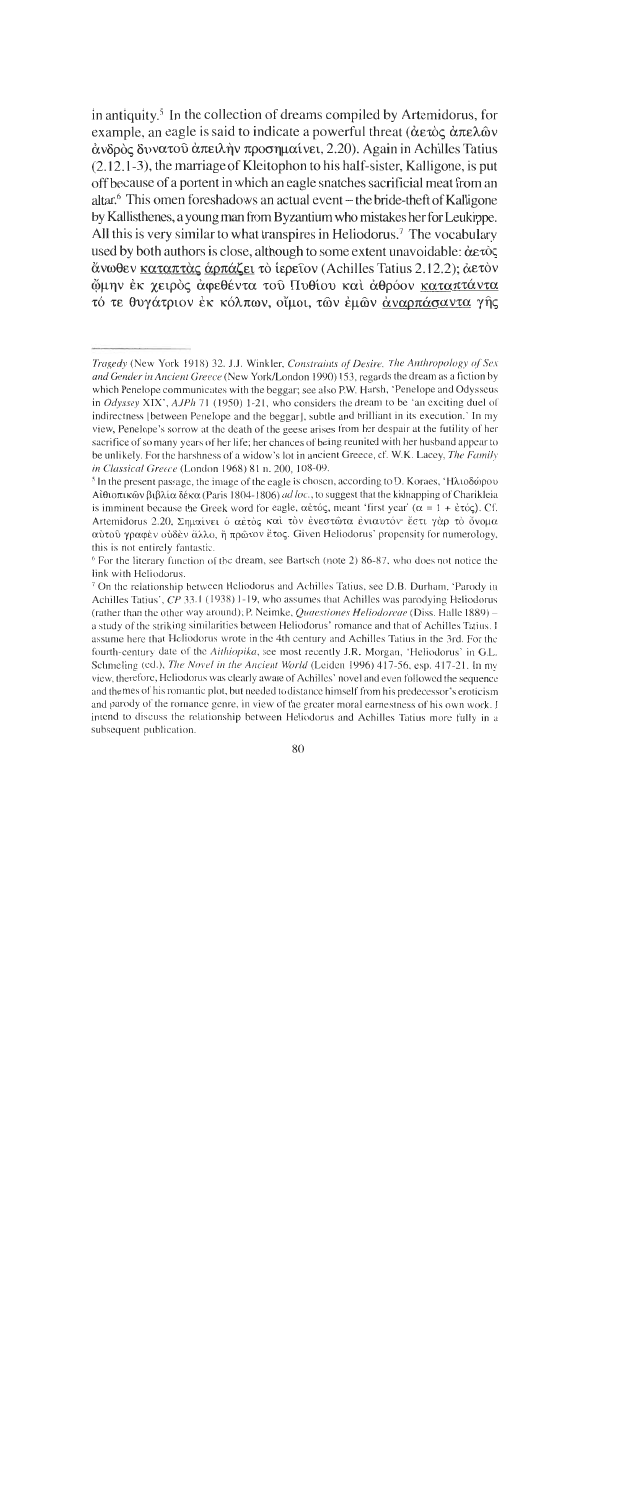επ' έσγατόν τι πέρας οίγεσθαι φέροντα (Hld. 4.14.1).<sup>8</sup> Moreover, in Heliodorus, too, there is an incident of bride-theft in which Charikleia is abducted by Theagenes as a prelude to their elopement to Ethiopia with Kalasiris, and the narrative of events in Delphi shows a number of resemblances to the abductions of Kalligone and Leukippe in Achilles Tatius? No doubt Heliodorus' contemporary readers would have noticed the intertextual relationship. If so, they would have been alerted to the coming resolution of Charikleia's love problems by means of a violent abduction. They would also notice Kleitophon's cynical attitude towards the divine portents -he deems the eagle the king of birds because its action causes a delay in the preparations for his marriage to Kalligone and gives him a chance to develop his plans to seduce Leukippe. This puts readers in a sceptical frame of mind for reading the Heliodorus passage and alerts them to the possibility of extended irony in the narrative.

Nevertheless, there are a number of reasons why it is plausible that many of Heliodorus' readers would have had Penelope's dream primarily in mind here. Firstly, allusions to Homer, and particularly to the *Odyssey*, are very plentiful in Heliodorus and intertextual links between the epic and novel are always to be expected.<sup>10</sup> Secondly, Heliodorus has deviated from Achilles Tatius precisely in giving Charikles a premonition of the future in a dream rather than as a portent, thus pointing the reader's attention to his famous Homeric model. Thirdly, the dream of Charikles, like that of Penelope, is introduced into the narrative from outside the chronological context of the plot. In fact. it has been argucd that Charikles could not have dreamt this dream in the time available to him." Earlier in the day, Charikles had greeted Kalasiris happily with the news that Charikleia had fallen in love, according to the opinion of the doctor Akesinos (4.7.1); at midday **(xepi** nhfi0ouoav &yop&v), he reported that she had reacted badly to -- - - - .

<sup>&</sup>lt;sup>8</sup> On the terminology of bride abduction, see J. Evans-Grubbs, 'Abduction marriage in Antiquity: a law ol'constantinc *(CTIr* IX. 24. I) and its social context', JRS 79 (1989) 59-83, esp. 67-7 **1.**  ' For bride-thel't in Heliodorus, scc now Donald I>a[ciner, 'Abduction marriage in Heliodorus' *Aethiopica', GRBS 38.4 (1997) 409-39. This article only appeared in 2000.* 

<sup>&</sup>lt;sup>10</sup> See Morgan (note 7) 436-37: G.N. Sandy, *Heliodorus* (Boston 1982) 83-89; R.W. Garson, \*Notes on some Homeric echoes in Heliodorus' Aethiopica', Acta Classica 18 (1975) 137-40; E. Feuillâtre, Études sur les Éthiopiques d'Héliodore: contribution a la connaissance du roman grec (Paris 1966) 105-14; C.W. Keyes, 'The structure of Heliodorus' Aethiopica', *Studies in Plrilolo~q~* 19 (1922) 42-5 I .

<sup>&</sup>lt;sup>**81</sup> Cf. V.** Hefti. *Zur Erzahlungstechnik in Heliodors Aethiopica* (Vienna 1950) **79.**</sup>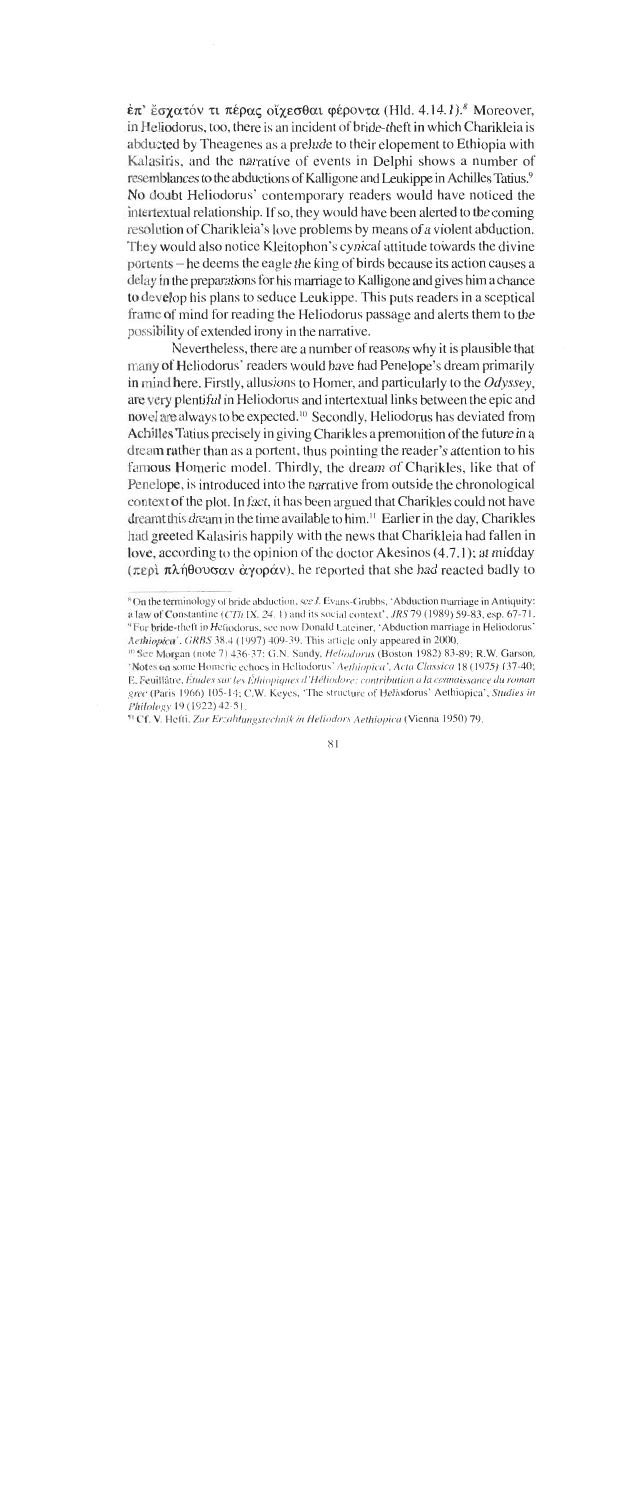being introduced to Alkamenes (4.7.10). Only a little while later, after Kalasiris had discovered the truth about Charikleia's origins, he told the Egyptian priest of his ominous dream, although he said that it had come to him during the night ( $\tau$  $\hat{\eta}$  $\varsigma$   $\pi \alpha \rho \eta \kappa \omega \sigma \eta \varsigma$  ... vv $\kappa \tau \omega \varsigma$ , 4.14.2). It is very likely that Heliodorus has made this narratological error through following his Homeric model, in which the dream of Penelope is similarly not tied to the strict chronology of the narrative and takes place at an unspecific time of anxiety and troubled nights (Od. 19.5 12-17). Both dreams are to some extent imposed on the narrative to aid its development: in the Odyssey the incident alerts Odysseus to Penelope's state of mind and propels him into action, and in the *Aithiopika* Kalasiris is stirred into accelerating his plans to escape by becoming conscious of the intuitive premonitions of Charikles.

On close investigation, the two passages do in fact appear to be very similar. Both dreams concern marriage, but in both the marriage is overshadowed by sadness and the dreamers are dejected: Charikles is *npbq*   $\frac{\partial \pi}{\partial \alpha}$ θολήν περίλυπον και όλης κατηφείας ανάπλεων (4.14.1), while Penelope is described as οἴκτρ' ὀλοφυρομένην *(Od.* 19.543). The dreamers both interpret their dreams negatively: Charikles believes that the dream presages the death of his daughter (the shadows stand for the afterlife; cf. **1.3.1** ); Penelope laments the apparent futility of her twenty **years**  of fidelity to her absent husband and fears a bleak future as an unmarried old woman. The dreams concern the loss of something dearly cherished, in the case of Charikles, his daughter;<sup>12</sup> in that of Penelope, the loss of her husband, coupled with the possibility that she would not be able to remarry and retain her status in her home.<sup>13</sup> Both dreamers are sceptical about their dreams: Charikles says  $\epsilon\tilde{i}$  τι δε $\tilde{i}$  προσέγειν όνείρασι (4.14.2) and Penelope ővetpot ἀμήχανοι ἀκριτόμυθοι | γίγνοντ' (19.560-61). Penelope expounds the well-known doctrine of the gates of horn and ivory, and concludes that her dream must have come through the gate of ivory and that it was therefore untrustworthy. Moreover, in both dreams the interpreters also play **a** role in the dream. In Homer, the eagle actually becomes Odysseus and assures Penelope that he will return and kill the suitors  $-$  a prophecy that is later fulfilled. In the **Ethiopian Story,** Kalasiris takes on the role of

<sup>&</sup>lt;sup>12</sup> The love of Charikles for his foster-daughter is clear from his lament on her disappearance **(4.19.9). He had earlier lost his biological daughter in a fire on her wedding-night (2.29.4).** 

<sup>&</sup>lt;sup>13</sup> Discussed above (note 4).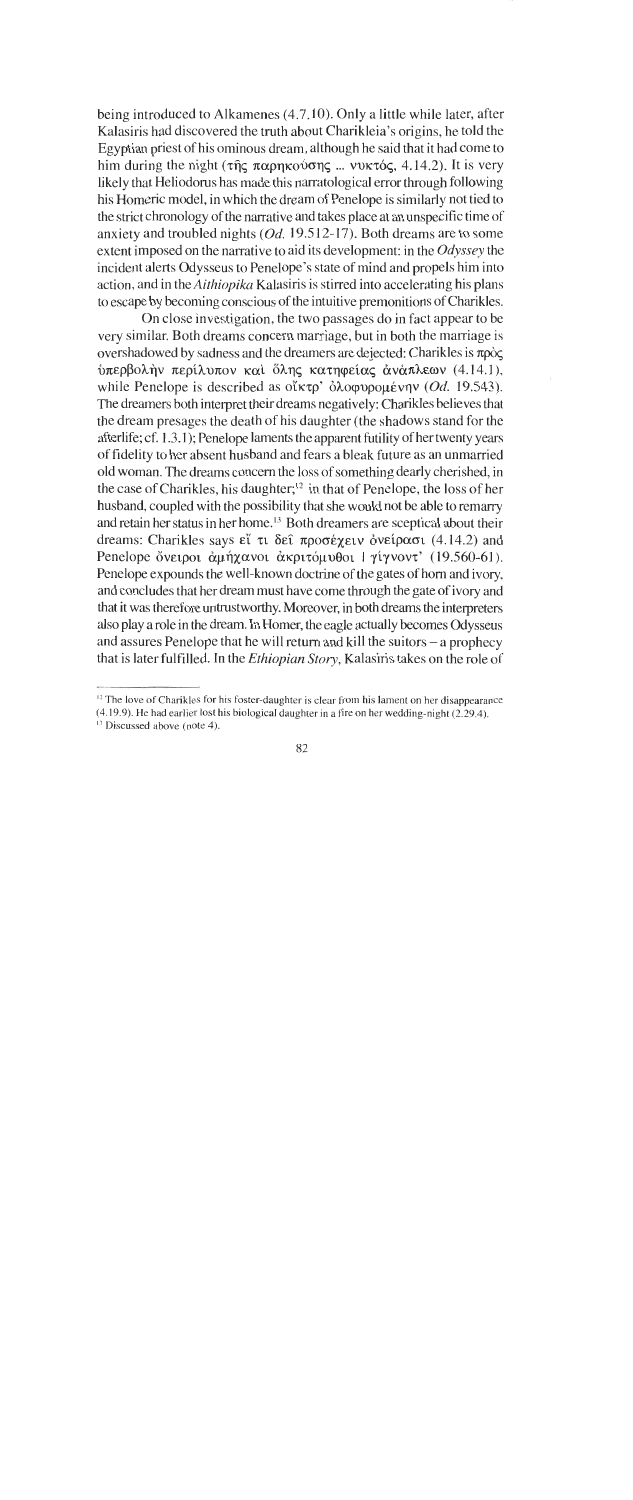the dream-eagle, when he assists Theagenes and Charikleia to elope. However, Odysseus and Kalasiris are also deceitful interpreters who supply positive interpretations for the dreams: Kalasiris has disguised his true intentions, which are to assist Charikleia and Theagenes to elope from Delphi, in accordance with the oracle of Apollo and the mandate of Persinna; Odysseus is disguised as a beggar and conceals the details of his plans from his wife. The reader or audience suspects (and the re-reader knows) that in fact the dreamers' interpretations are false and that the apparently false interpretation is true: Charikles' fear that his daughter will die is false, but it is true that she will marry: Penelope's premonitions are unfounded and Odysseus does return and kill the suitors. Both dreams foreshadow the future and, while Penelope's dream does not shape the narrative, as did that of Agamemnon in the Iliad (2.1 -34), which precipitates the disastrous assembly in which the Greek leader tests the will of his troops, nevertheless it does create atmosphere and prepares the reader for further developments in the plot. Similarly, the dream of Charikles is closely followed by the elopement of the two lovers from Delphi. The words which refer to the immense intervening distance ( $\tau$ o  $\hat{v}$  μεσεύοντος άπείρου διαστήματος, 4.14.2) between Charikles and his daughter suggest an extremely remote country, such as Ethiopia where the novel ends.

It may also be worth noting that both dreams are essentially allegorical in nature. Messer notes<sup> $14$ </sup> that Penelope's dream is the first in European literature for which an allegorical interpretation is provided, but argues that the return of the eagle to expound the dream is a reversion to the more typical Homeric dream, which is normally objective, external and personal (cf., for example, the dream of Agamemnon: *Il.* 2.1-34). The dream of Charikles is even more susceptible to allegorical reading on a number of levels: it could foretell Charikleia's death, her intended marriage with Alkarnenes, her elopement with Theagenes, or a spiritual journey (in which the eagle of Apollo that leads her to a distant and physically unobservable land represents philosophy, Charikleia represents the soul, and the distant land represents the enlightened kingdom of the sun).<sup>15</sup>

**Messer (note 4) 30-46, esp. 34.** 

<sup>&</sup>lt;sup>15</sup> On the allegorical interpretation of the *Aithiopika*, see R. Merkelbach, *Roman und Mysterium in der Antike* (Munich/Berlin 1962) 234-98; Sandy (note 10) 50-56.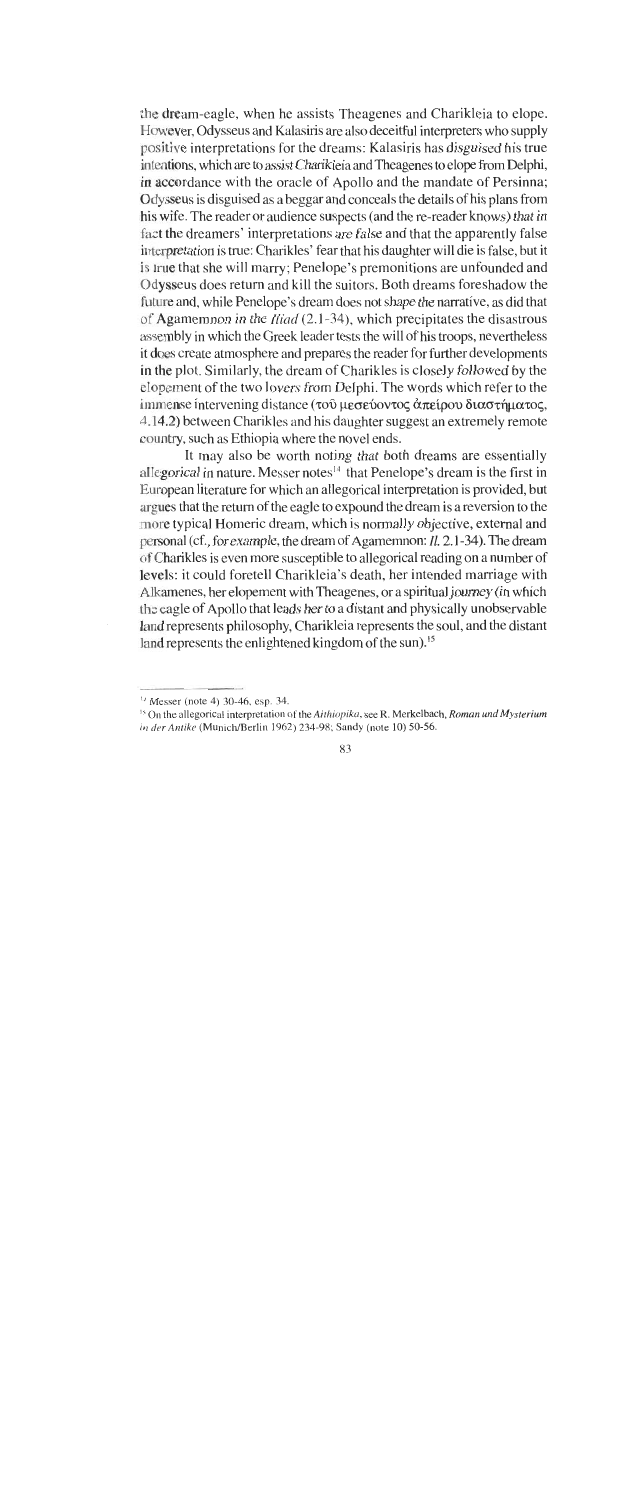It seems unlikely, therefore, that Heliodorus' readers would have missed the intertextual allusion to the dream of Penelope and they may well have been more aware of it than of the passage in Achilles Tatius. I turn now to consider the literary function of the link.

Above all, the dream of Penelope draws attention to her fidelity to her absent husband and to her chaste marriage.<sup>16</sup> Her despondency over the apparent futility of her twenty years of waiting for Odysseus provides a strong contrast with the circumstances under which Kalligone and later Leukippe were abducted in Achilles Tatius. There is a strong element of farce in the way Callisthenes, a young man from Byzantium, impetuously abducts Kalligone in mistake for Leukippe, thus putting an end to Hippias' marital plans for his son. Kleitophon was never in favour of marrying his step-sister and was in any case more strongly attracted to Leukippe; eventually the couple elope after being discovered in bed together by her mother  $(2.23.5-6)$ . In Heliodorus the abduction of Charikleia by Theagenes ruins Charikles' plans to many her to Alkamenes, but the deed is carried out in far greater earnest and for very different motives. Kalasiris' aim is to reunite Charikleia with her mother in Ethiopia so that she can reclaim her rightful royal status, and Theagenes is made to swear an oath to respect her chastity until they are married  $(4.18.5-6)$ .<sup>17</sup> The Homeric intertext serves a very important function in elevating the moral tone of the abduction of Charikleia and distinguishing it from the more erotic and comic narrative of Achilles Tatius.<sup>18</sup>

An awareness of the Homeric intertext also deepens the reader's appreciation of the irony of Charikles' dream. In the Homeric dream. Penelope's cleverness and mistrustfulness cause her to disbelieve a dream which is, in fact, soon to come true. Further irony lies in the fact that the disguised Odysseus tells Penelope that she should trust the eagle's words, since they were the words of Odysseus himself. Similarly, in Heliodorus the ironies are complex and may be broken clown as follows:'" **(1)** Charikles'

<sup>&</sup>lt;sup>16</sup> See Pratt (note 4) 151: 'Penelope's geese might be taken as symbols of her marital fidelity.' <sup>17</sup> See S. Goldhill, *Foucault's Virginity* (Cambridge ) 118-19,

 $T^*$  For Achilles Tatius, see H. Morales, 'The taming of the vicw: natural curiosities in *Leukippe* and Kleitophon', GCN 6 (1995) 39-50; M. Laplace, Études sur le roman d'Achille Tatius, Leucippé et Clitophon (Diss. Paris 1988).

<sup>&</sup>lt;sup>19</sup> Cf. J.R. Morgan, *A Commentary on the Ninth and Tenth Books of the Aithiopika of Heliodoros* (Oxford 1979) at  $9.25.1$ , who points out that Heliodorus uses the dream of Charikles to give ironic depth to his narrative.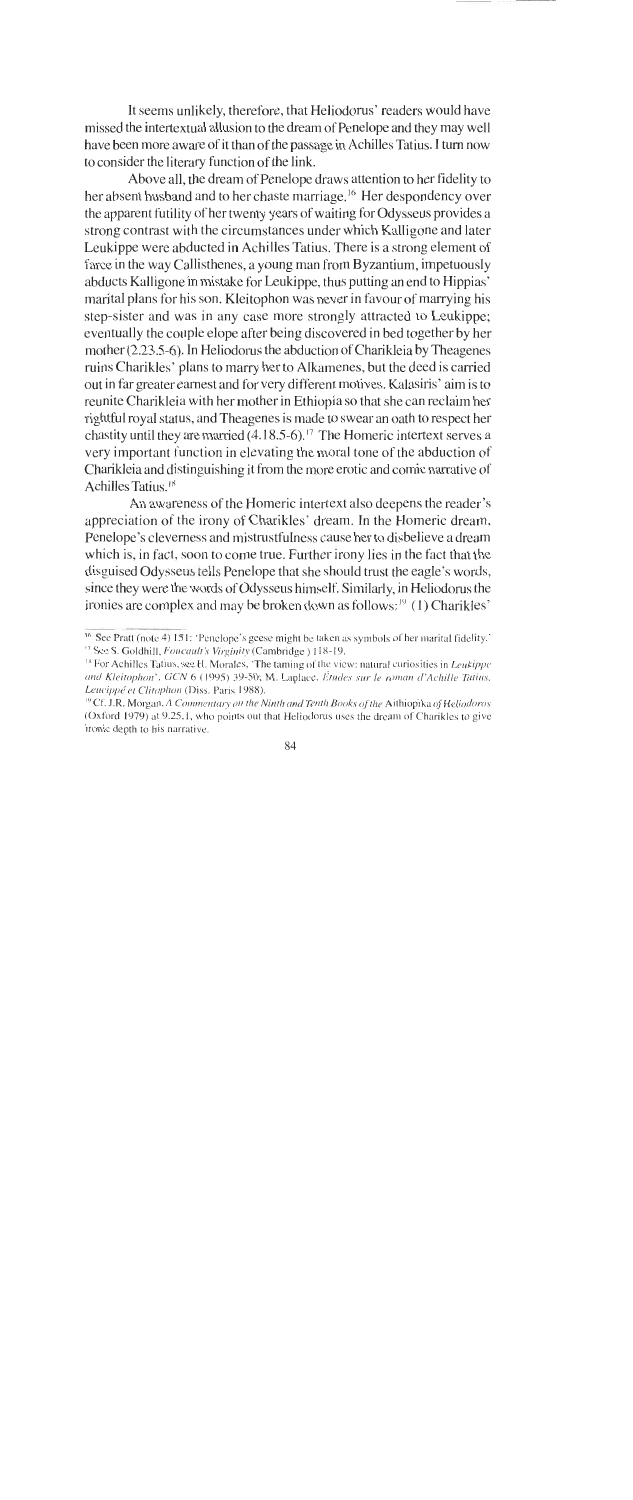interpretation of the dream is incorrect and Kalasiris is right to point out the irony in the priest of Apollo being unable to interpret his own dreams correctly. (2) Kalasiris' interpretation of the dream is ironically ambiguous: he is aware that Charikles will think that the dream signified that he would give Charikleia in marriage to Alkamenes, whereas both he and the reader know that Kalasiris intends to bring about the marriage of Charikleia to Theagenes. (3) If the dream is taken to refer to the elopement of Theagenes and Charikleia to Ethiopia, it signifies what, as far as Charikles isconcemed, is the equivalent of his daughter's death (cf. 4.19.9), so that Kalasiris' criticism is ironically false.<sup>20</sup> (4) On the allegorical level, the journey of Charikleia may be viewed as a spiritual journey of enlightenment.<sup>21</sup> but ironically here it is portrayed as a journey towards darkness and death. *(5)* Finally, if the dream can be read as a cipher of the *Ethiopian Story*, a further level of metadiegetic irony can be observed, since Kalasiris, who is the mainspring of the events in Delphi, gives an ambiguous interpretation of the dream that obscures the way the plot actually unfolds.<sup>22</sup> Kalasiris' actions here are consonant with the pessimistic view of dreams elsewhere in the *Ethiopian* Story: Kalasiris, for example, says:  $\gamma$ ρησμοί γὰρ καὶ ὄνειροι τὰ πολλὰ τοίς τέλεσι κρίνονται (2.36.2; cf. also 3.11.5 and 3.12.1); Heliodorus comments on Thyamis' interpretation of a dream: K $\alpha$ ì τὸ μὲν ὄναρ τοῦτον Eφραζε τον τρόπον ούτως αύτω της επιθυμίας εξηγουμένης τέλεσι κρίνον<br>nents on Thyam<br>ιζε τὸν τρόπο<br>significant that the

<sup>&</sup>lt;sup>20</sup> It is significant that the god Apollo, whom Charikles serves, directs the elopement of Charikles' daughter in the dream, thus confirming Kalasiris' earlier dream (3.11.5) and the oracle of the Delphic priestess  $(2.35.5)$ . Heliodorus has specifically sign-posted this interpretation by rcl'erring to the 'flight' of the eagle in words which suggest elopement  $(4.14.2; \sigma$ vek $\delta$ <sub>p</sub> $\alpha$  $\mu$ <sub>E</sub> $\alpha$ ). Kalasiris' interpretation of the dream is therefore clearly proleptic and anticipates the unfolding of the plot. Kalasiris' own comment on his earlier dream  $(\mu)$ öναρ ήν ή όψις άλλ' *ύπαρ*) clearly echo Penclope's words directly (Od. 19.547: ούκ όναρ,  $\partial \lambda \lambda$ <sup>*'*</sup> δπαρ έσθλόν). The words are unusual in Homer and the similarity in expression between the two passages strongly suggests that Heliodorus was very familiar with Penelope's dream. I am indebted to an anonymous reader for reminding me of the importance of this point. <sup>21</sup> Note 14; see also T. Szepessy, 'Die *Aithiopika* des Heliodoros und der griechische sophistische Liebesroman', AAntHung 5 (1957) 241-59, esp. 252-54.

 $\frac{25}{12}$  Bartsch (note 2) 103-04 observes that it is Kalasiris' false interpretation of the dream that leads Charikles to relax his guard, thinking that the dream portended the marriage of his daughter to Alkamenes. He even supplies Charikleia with her birth tokens, which finally convince Kalasiris that Charikleia is the daughter of Persinna, who had asked him to bring her back to Ethiopia, and that he has a duty to ensure that she returns to her parents' kingdom. Charikleia is kidnapped that night and her journey to Ethiopia begins.